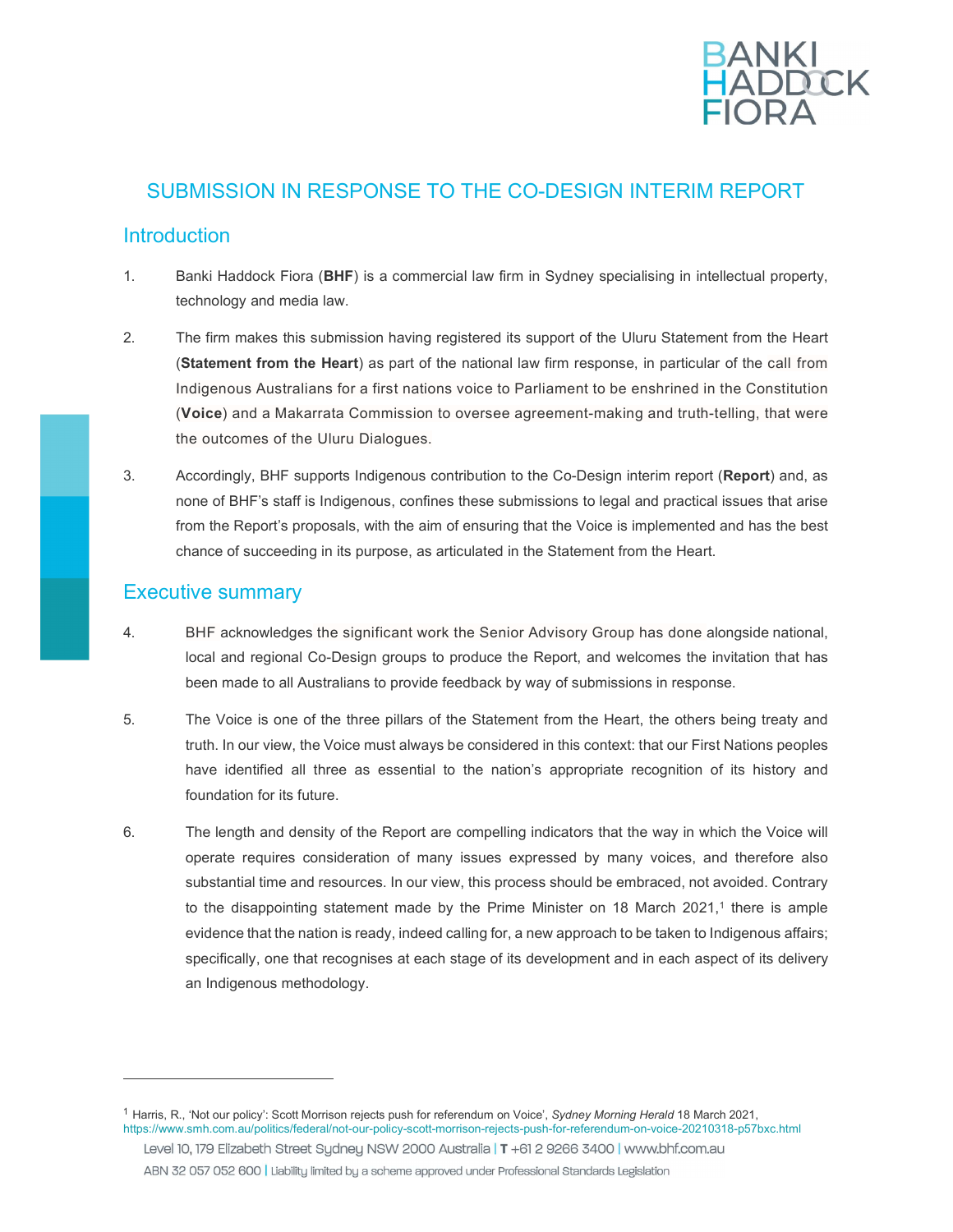- 7. This is evidenced by, for example, the most recent poll of the general public<sup>2</sup>, leading Australian law firms<sup>3</sup> and the National Association of Corporate Counsel,<sup>4</sup> the banking sector<sup>5</sup> and former chief justices of the High Court of Australia Murray Gleeson AC GBS QC and Robert French AC $6$ . There is also a long list of Australian institutions from a wide range of community sectors – including corporate entities, universities, sport governing bodies, peak professional organisations, charities and prominent individuals – who have publicly expressed their support for the Voice.<sup>7</sup>
- 8. Australians recognise the duplication and waste of public money that has been spent on reports into Indigenous disadvantage and in service delivery aiming, and failing, to address the abiding shameful statistics in Indigenous incarceration, educational achievement and health indicators. As a matter of logic this may be due to the paternalistic approach that has been taken to Indigenous affairs since colonisation.
- colonisation.<br>9. What would be the impact if policy and service delivery were designed with substantive Indigenous input? The Voice provides the opportunity to find out.

## Detailed submissions

## Context of the Co-Design process – Constitutional reform must remain the priority

Constitutional enshrinement of the Voice should be the first step

- 8. in the process contemplated by the first recommendation of the Joint Select Committee,<sup>8</sup> of co-design with Aboriginal and Torres Strait Islander peoples to consider national, regional and local elements of the Voice and how they interconnect; and to consider a starting point for the consultation documents. It is of course understood that the Voice is not addressed in the Report because the Report is a step
- 9. However, the length and complexity of the Report, and the extent of the unresolved issues relating to the role and function of the Voice (even acknowledging that it is the first stage in the process) indicate both the illogic and inherent artificiality of embarking on its design without having first landed on the legal framework for underpinning its establishment and guaranteeing its existence into the future.
- 10. Further, the Co-Design process has been placed under such time pressure that there is insufficient opportunity for Indigenous people to explore and express in their own ways the appropriate scope of the Voice and how it should operate. This is evidenced by the generally low attendance numbers at

<sup>&</sup>lt;sup>2</sup> Deem, J., Brown, AJ., Bird, S. *The Conversation* 9 April 2021 https://theconversation.com/most-australians-support-first-nations-voiceto-parliament-survey-157964

<sup>&</sup>lt;sup>3</sup> Pelly, M., 'Law firms back Uluru Statement', *Australian Financial Review* 22 March 2019, https://www.afr.com/companies/professional-services/law-firms-back-uluru-statement-20190320-h1cm9x.

<sup>4</sup> Ryan, E., 'ACC backs Uluru Statement from the Heart in open letter to PM' Lawyers Weekly 17 February 2021,

 https://www.lawyersweekly.com.au/corporate-counsel/30678-acc-backs-uluru-statement-from-the-heart-in-open-letter-to-pm. <sup>5</sup> Fowler, E., 'Finance gets behind the Uluru statement' *Australian Financial Review* 23 May 2019,

 https://www.afr.com/companies/financial-services/finance-gets-behind-the-uluru-statement-20190522-p51pxa.

 $^6$  Appleby, G., ''A worthwhile project': why two chief justices support the Voice to parliament, and why that matters', *The Conversation* 1 August 2019, https://theconversation.com/a-worthwhile-project-why-two-chief-justices-support-the-voice-to-parliament-and-why-thatmatters-120971.

<sup>&</sup>lt;sup>7</sup> The Uluru Statement from the Heart, 'Our Support', https://ulurustatement.org/our-support.

 $^8$  Parliament of Australia, Joint Select Committee on Constitutional Recognition relating to Aboriginal and Torres Strait Islander Peoples Final Report (JSC), November 2018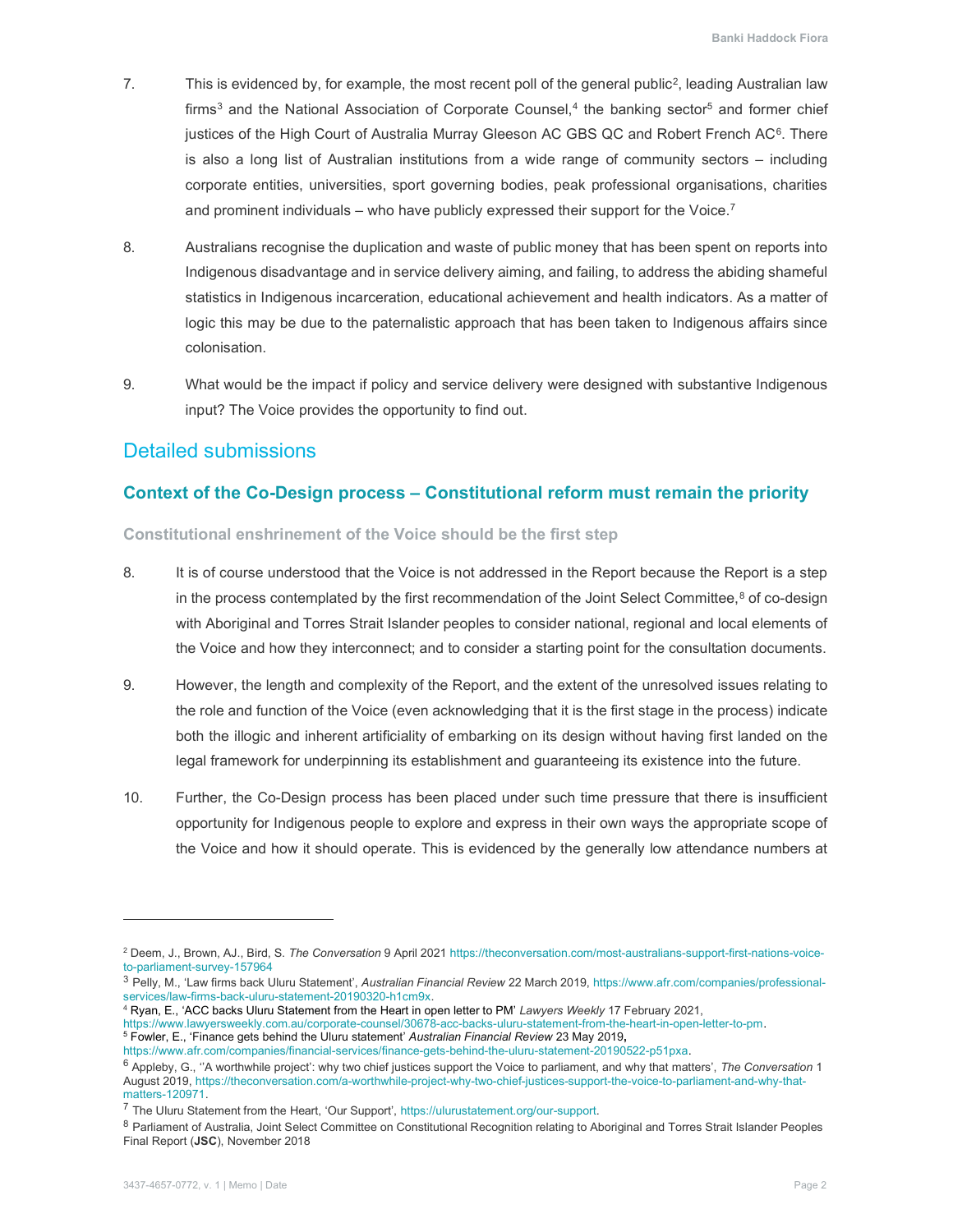the consultation sessions that have taken place since the Report's release $9$ . This leaves the Voice exposed to potentially fatal criticism even before it has been fully conceptualised.

- 11. Without a Constitutional foundation, the destiny of the Voice is vulnerable and uncertain. ATSIC is the historical proof of this risk. Constitutional enshrinement of the Voice enables the composition and operation of the Voice to develop over time. In our view, this is essential. In the words of former Chief Justice Gleeson, the proposal for the Voice "can be achieved without legal derogation from parliamentary supremacy" and "what would appear in the Constitution would be the minimum requirements necessary to guarantee its continued existence and its essential characteristics". $^{\rm 10}$
- $12.$  to its existence. This can only be ensured by Constitutional enshrinement. The composition, remit and processes of the Voice must be allowed to change over time without risk

#### Constitutional recognition is a long-held, bi-partisan commitment

- 13. There has been bipartisan support for a referendum on Constitutional Indigenous recognition since 2007. The suggestion has been made by prime ministers and opposition leaders, Indigenous affairs ministers and their shadow counterparts of both major political parties.
- $14.$  as a rationale for delaying or avoiding Constitutional recognition, is ill-conceived, in that: Any argument that there is "no consensus" for recognition by way of the Voice, let alone its adoption
	- a. it misstates and undervalues the support that has already been shown;<sup>11</sup>
	- b.  $\,$  it sets a false precondition "consensus" for a referendum that has not been required for any previous Constitutional reform;
	- c. even if there is a genuine concern that such a precondition were necessary, there are conventional processes – such as a plebiscite – to ascertain its public support; and
	- d. it is unclear whether this is a reference to the consensus of the general public, First Nations peoples or political parties, and whether it refers to unanimity or a majority of a particular kind.
	- 15. Accordingly, any casual dismissal of the call for the Voice on the basis of an assertion that the issue lacks "consensus" is not soundly based and is counterproductive.

#### The Voice is not a vague aspiration, it is a concrete proposal

- 16. at referendum because the form that recognition would take, and the question that should be asked at a referendum, are unclear. It is sometimes said against Constitutional recognition by means of the Voice that it is destined to fail
- $17<sub>1</sub>$ Constitutional and public law, including Professor Anne Twomey<sup>12</sup> and Professor George Williams<sup>13</sup>, This is wrong. Over the years, some of the most pre-eminent scholars in the field of Australian

<sup>9</sup> NIAAA website https://voice.niaa.gov.au/resources?field\_rscategory\_target\_id=21

<sup>&</sup>lt;sup>10</sup> Murray Gleeson, 'Recognition in keeping with the Constitution' Uphold & Recognise, 18 July 2019 p12

<sup>&</sup>lt;sup>11</sup> See paragraph 7 above.

<sup>&</sup>lt;sup>11</sup> See paragraph 7 above.<br><sup>12</sup> See, eg, Anne Twomey, 'Putting words to the tune of Indigenous constitutional recognition', The Conversation (online), 20 May 2015

<sup>&</sup>lt;https://theconversation.com/putting-words-to-the-tune-of-indigenous-constitutional-recognition-42038>.<br><sup>13</sup> George Williams, 'Constitutional recognition by way of an indigenous advisory body?' (2015) 8(18) *Indigenous Law*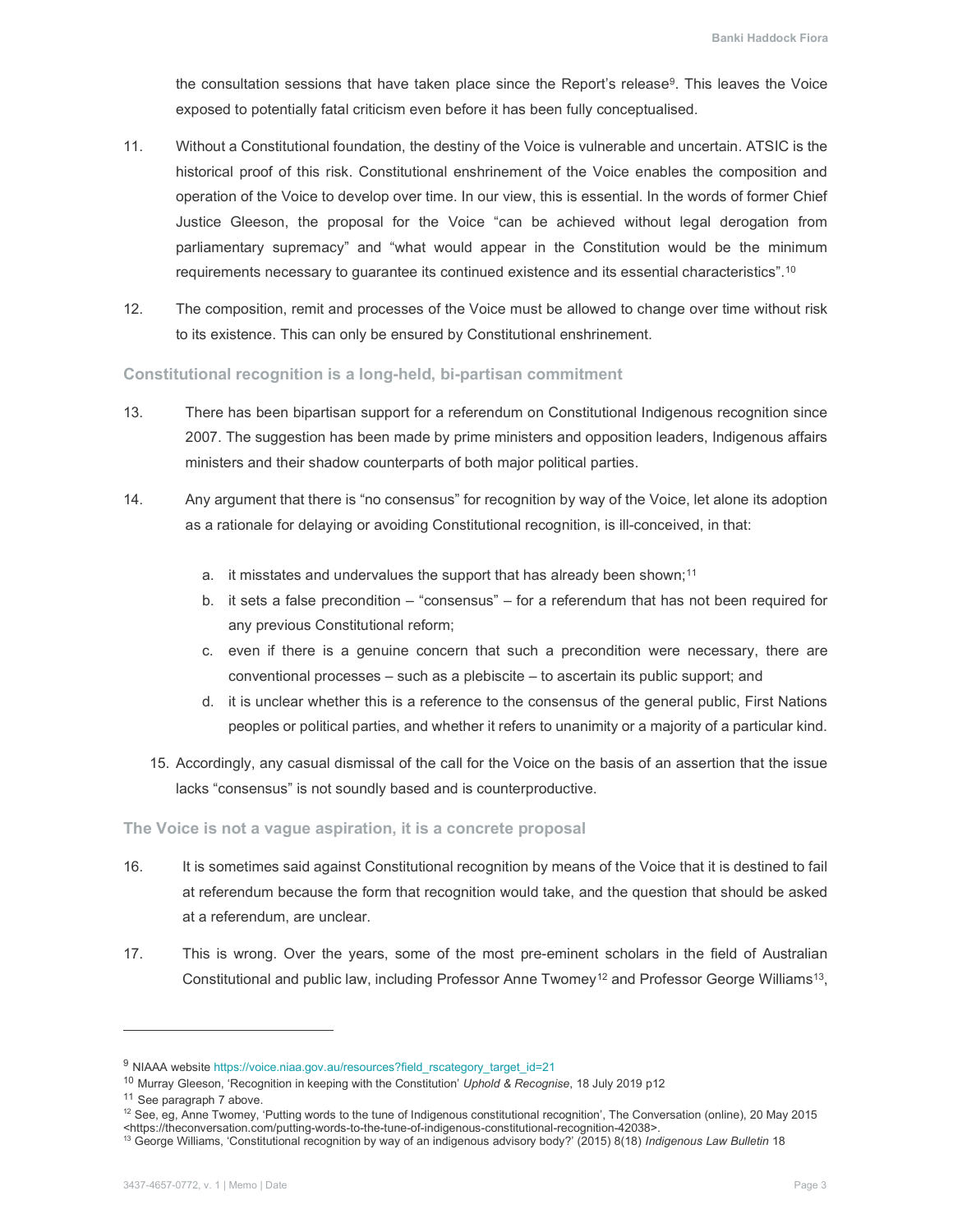have dedicated significant resources and time to developing appropriate proposals for Constitutional recognition, including draft referendum questions and draft provisions.<sup>14</sup>

- 18. **Professor Twomey has put forward a number of viable draft provisions over the years, including a**  new 'Chapter 1A' which would, much in the same way as section 101 of the Constitution provided for an inter-State commission, provide that an 'Aboriginal and Torres Strait Islander body' be established.<sup>15</sup> This proposal has been scrutinised for potential separation of powers and justiciability issues.16 Extensive research has been undertaken as to how referendum questions should (and should not) be drafted<sup>17</sup> and many have proposed referendum questions.<sup>18</sup>
- $19.$  Voice, it is inadequate attention having been given to the work that has been done and an absence of appetite for its progress. In our submission, the issue here is not a lack of precision by those proposing a referendum on the
- $20.$  We endorse the From The Heart Submission No. 1 dated 21 January 2021 and paragraph 3.1 in particular in this regard. We urge the Federal government, once the Co-Design process is complete, to focus on this question.

### The Voice

#### Principles

- $21.$ BHF supports the principles that the Voice:
	- $(a)$ should be linked with Local and Regional Voices;
	- $(b)$  the Federal government; should be chosen by Aboriginal and Torres Strait Islander peoples rather than appointed by
	- $(c)$  nor make parliamentary decisions; and in respect of the Local and Regional Voices, will not deliver programs or manage funding,
	- $(d)$  for Aboriginal and Torres Strait Islander peoples to have their voices heard, such as the National Partnership on Closing the Gap. in respect of the Local and Regional Voices, will not replace current mechanisms or avenues
- 22. However, BHF hears the concerns that have been expressed by Indigenous people that it is critical that the Voice provide a means to hear new voices, including those that are routinely not acknowledged, or are ignored in preference of familiar ones.

<sup>&</sup>lt;sup>14</sup> See Megan Davis et al Submission to the Joint Select Committee on Constitutional Recognition relating to Aboriginal and Torres Strait Islander Peoples (Submission 479).

*Islander Peoples* (Submission 479).<br><sup>15</sup> Anne Twomey, 'There are many ways to achieve Indigenous recognition in the constitution – we must find one we can agree on', The Conversation (online), 8 July 2020, < https://theconversation.com/there-are-many-ways-to-achieve-indigenous-recognition-in-theconstitution-we-must-find-one-we-can-agree-on-142163>.

<sup>&</sup>lt;sup>16</sup> Ibid.

<sup>&</sup>lt;sup>16</sup> Ibid.<br><sup>17</sup> See George Williams and David Hume, *People power: the history and future of the referendum in Australia (UNSW Press, 2010).* 

<sup>&</sup>lt;sup>18</sup> See Megan Davis et al's submission to the Joint Select Committee on Constitutional Recognition relating to Aboriginal and Torres Strait Islander Peoples (Submission 479).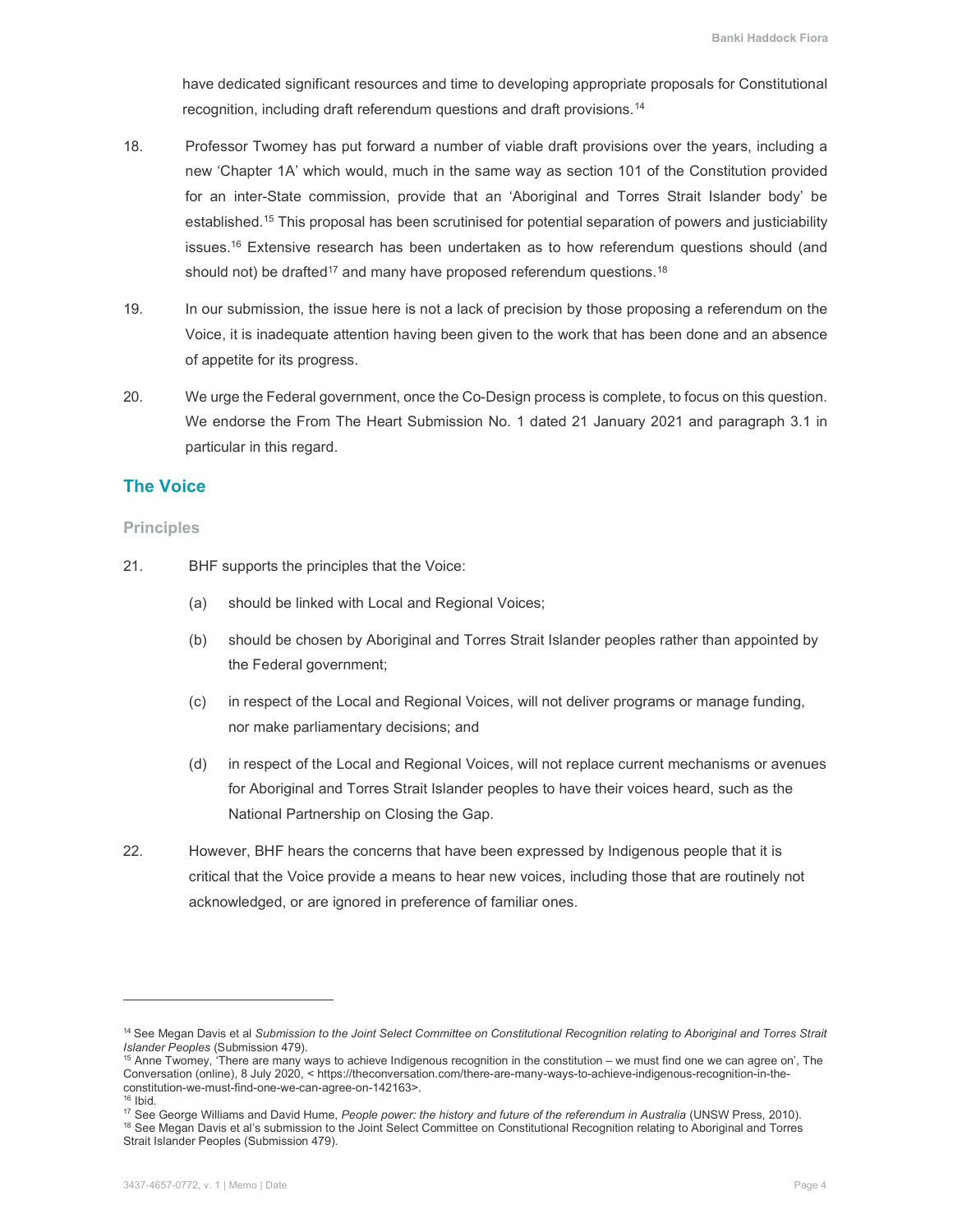#### **Functions**

- 23. Government at all stages in policy and legislative development. The opportunity for Indigenous Australians to have their voices heard on issues and policies that affect them, or impact their culture, society and economic involvement, is a significant step forward in Indigenous agency. BHF supports the role of the Voice in both consulting and advising both Parliament and the
- $24$  issues. BHF assumes that this extends beyond issues within the jurisdiction of the Commonwealth to issues which have either become nationally or internationally prominent but may fall within the jurisdiction of State or Territory governments – and which have very grave impact on Indigenous peoples. Such matters include health services, education, and prisons, which impact on life expectancy, indigenous literacy rates and indigenous incarceration rates. The Voice should not be prevented from advising the Commonwealth and State and Territory governments on these important issues. It is proposed that advice provided by Local and Regional Voices would focus on national level
- 25. to be given as to how the Voice will be notified in a timely way of proposed policies and legislation that impact Aboriginal and Torres Strait Islander people, as well as the process for submitting advice. BHF welcomes the Report's emphasis on the importance of early involvement. Consideration needs
- 26. circumscribe the role that it would play in its advisory function. We are particularly concerned by the proposal that "[t]he Parliament and Australian Government would be obliged to consult and engage the National Voice on a very narrow range of matters.". We think it is premature to delineate the matters on which the Voice would be heard, and to
- 27. vagueness as to who (the Government or Indigenous people) would determine its scope. For example, the Report states [our emphasis]: We note internal inconsistencies in the Report in relation to the proposed role of the Voice and
	- A Voice would have a **proactive, unencumbered scope** to advise on priorities and issues as determined by the National Voice.
	- The Parliament and Australian Government would be **obliged** to consult and engage the Voice on a very narrow range of matters.
	- There would be an ability to consult and engage on any matter which is critically important or which has a significant or particular impact on Aboriginal and Torres Strait Islander peoples. This would go both ways – the Parliament and Australian Government would be able to refer any issue to the National Voice, and the Voice would be able to initiate advice on any issue under this scope.
	- Parliament and Australian Government would be expected to consult and engage more generally on a broader range of matters that significantly affect Aboriginal and Torres Strait Islander peoples.
- 28. governments, should be obliged to consult and engage the Voice on a specified range of matters that BHF considers that the Parliament and Federal government, as well as State and Territory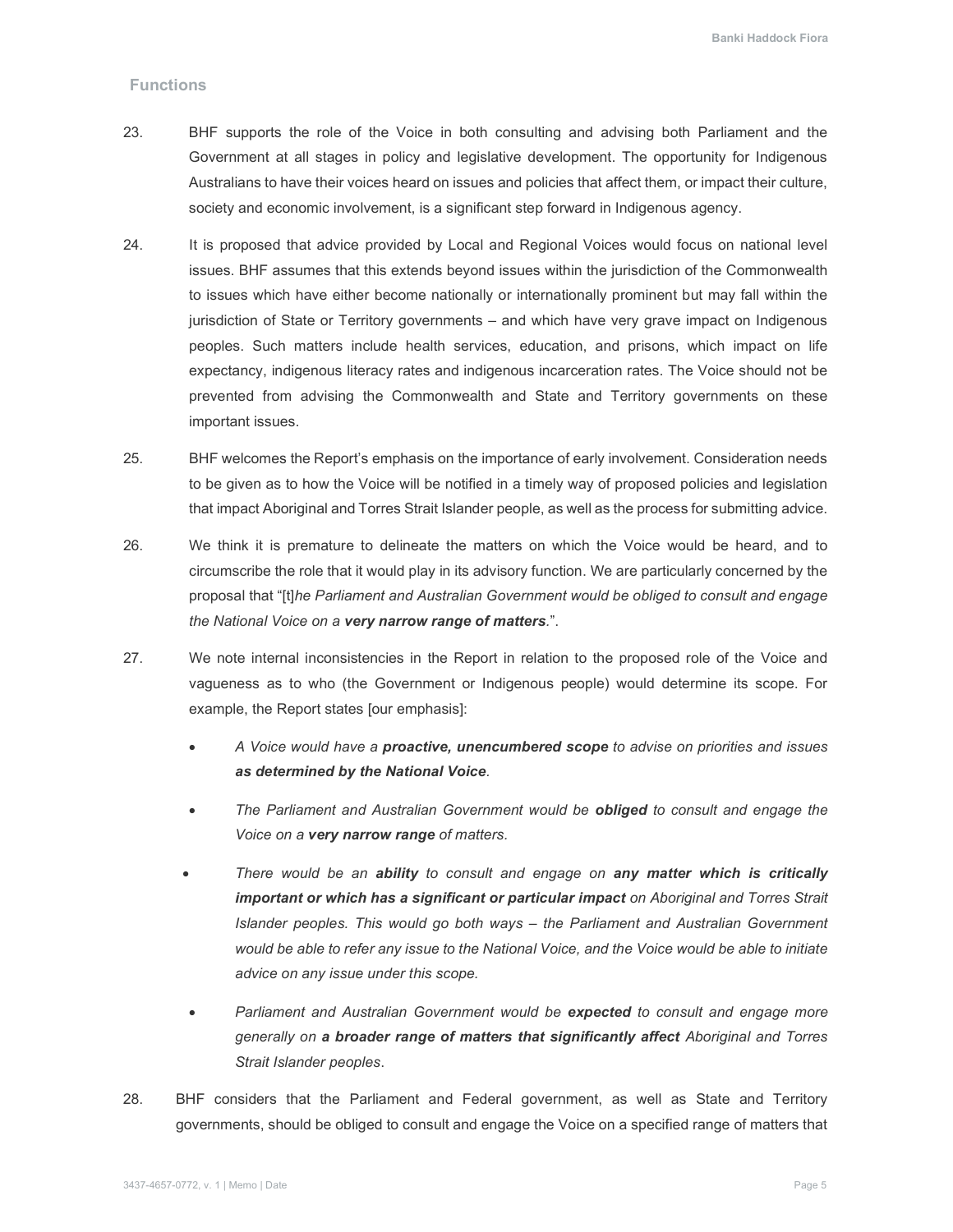directly affect Indigenous peoples, as well as any matter on which the Voice offers its advice. First Nations peoples are best placed to determine a proposed statute or policy's impact on them and thus should be able to advise bodies without prior invitation.

- 29. power to overturn existing laws. To be clear, BHF understands and accepts that the proposed Voice would have no right of veto or
- 30. meaningful engagement by Government and Parliament with the Voice will be achieved. The Report notes that certain options already exist, such as the tabling of the Voice's formal advice in Parliament; establishing a Parliamentary Committee chartered to give formal consideration of that advice; regular reporting of advice received and actions taken as a consequence; and expressly recognising the contribution of the Voice when a proposed law is introduced into Parliament. BHF welcomes the acknowledgement in the Report that further consideration must be given as to how
- $31.$  As the Report notes, it would align the Voice with presently existing Senate Standing Scrutiny Committees such as those for Delegated Legislation and Bills. The tabling of formal advice of the Voice in Parliament would not be an unprecedented development.
- 32. Similarly, the Senate Standing Committee for the Scrutiny of Bills takes a non-partisan approach to considering a bill's compliance with scrutiny principles, and the Parliamentary Joint Committee on Human Rights examines legislative instruments for compatibility with human rights.
- 33. disallowance of a legislative instrument after assessment against a set of scrutiny principles focusing on compliance with statutory requirements, the protection of individual rights and liberties and principles of parliamentary oversight. We note that the Senate Standing Committee for the Scrutiny of Delegated Legislation can instigate
- 34. Another model for accountability is found in the Office of Best Practice Regulation that supports COAG in providing Regulatory Impact Assessments/Statements.
- 35. advice is not ignored. These matters demand careful further consideration, time and the input of Indigenous people in order to avoid the real risk that the Voice could fail even before it has begun, or be rendered inutile if not given sufficient enforceability and Constitutional backing. The overriding concern remaining at this time is ensuring that the Voice operates with efficacy, and its

### Governance/membership models

- 36. However, we raise the following: The number and eligibility requirements of members of the Voice are issues for Indigenous feedback.
	- $\bullet$  Torres Strait Islander communities, whether it is appropriate that Aboriginal members be selected according to State and Territory, rather than First Nations, borders. Both in order to achieve agency, and in recognition of the heterogeneity of Aboriginal and
	- supported (both in training, staffing, sufficient notice of upcoming bills and debates), and that their responsibilities to their communities are respected. The need to ensure that the Voice itself, and its members, are appropriately remunerated and